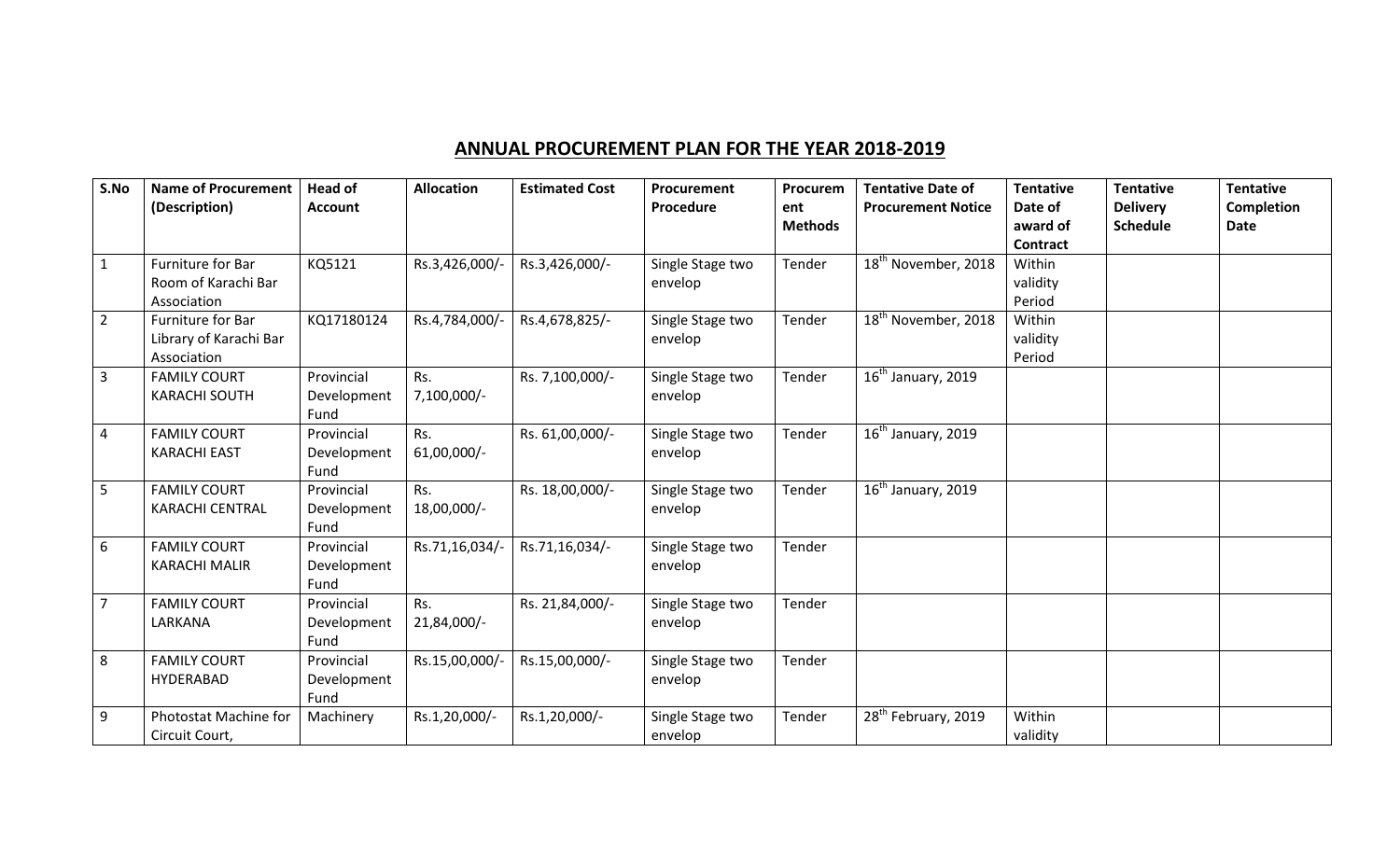|    | Hyderabad                                                                                                                        |                                                  |                       |                  |                             |        |                                 | Period                       |  |
|----|----------------------------------------------------------------------------------------------------------------------------------|--------------------------------------------------|-----------------------|------------------|-----------------------------|--------|---------------------------------|------------------------------|--|
| 10 | 1.5 ton Split A.Cs for<br>Circuit Court,<br>Hyderabad                                                                            | Machinery                                        | Rs.4,50,000/-         | Rs.4,50,000/-    | Single Stage two<br>envelop | Tender | 28 <sup>th</sup> February, 2019 | Within<br>validity<br>Period |  |
| 11 | Photostat Machine for<br>Karachi                                                                                                 | Machinery                                        | Rs.<br>14,40,000/-    | Rs. 14,40,000/-  | Single Stage two<br>envelop | Tender | $\overline{6^{th}}$ April, 2019 | Within<br>validity<br>Period |  |
| 12 | Fixture & Furniture for<br>Karachi                                                                                               | Furniture                                        | Rs.<br>7,000,000/-    | Rs. 2,000,000/-  | Single Stage two<br>envelop | Tender | $6th$ April, 2019               | Within<br>validity<br>Period |  |
| 13 | Computers with<br>Licensed Software for<br>Karachi                                                                               | Hardware                                         | Rs.<br>3,000,000/-    | Rs. 3,000,000/-  | Single Stage two<br>envelop | Tender | $\overline{6^{th}}$ April, 2019 | Within<br>validity<br>Period |  |
| 14 | Servers with Licensed<br>Software for Karachi                                                                                    | Hardware                                         | Rs.<br>$3,600,000/$ - | Rs. 3,600,000/-  | Single Stage two<br>envelop | Tender | $6th$ April, 2019               | Within<br>validity<br>Period |  |
| 15 | Floor Standing 2 Ton<br>A.C for Larkana                                                                                          | Machinery                                        | Rs. 7,50,000/-        | Rs. 7,50,000/-   | Single Stage two<br>envelop | Tender | $\overline{6^{th}}$ April, 2019 | Within<br>validity<br>Period |  |
| 16 | Procurement of<br>Multiple Consumable<br>Computer related<br><b>Items for Circuit</b><br>Court, Larkana.                         | A09201<br>Hardware-<br>Larkana                   | Rs. 4, 00,000/-       | Rs. 4, 00,000/-  | Single Stage two<br>envelop | Tender | 13 <sup>th</sup> May, 2019      | Within<br>validity<br>Period |  |
| 17 | Procurement of<br>Computers, Laptops,<br>Printers, UPS and<br>other computer<br>related items for<br>District Courts of<br>Sindh | Affidavits<br>funds of<br><b>District Courts</b> | Rs.<br>20,543,740/-   | Rs. 20,000,000/- | Single Stage two<br>envelop | Tender | 13 <sup>th</sup> May, 2019      | Within<br>validity<br>Period |  |
| 18 | <b>Availing SMS Services</b><br>for Electronic Case<br><b>Alert Messaging</b>                                                    | PUA-A-03202<br>Telephone &<br><b>Trunk Call</b>  | Rs.<br>8,000,000/-    | Rs. 840,000/-    | Single Stage two<br>envelop | Tender | 13 <sup>th</sup> May, 2019      | Within<br>validity<br>Period |  |